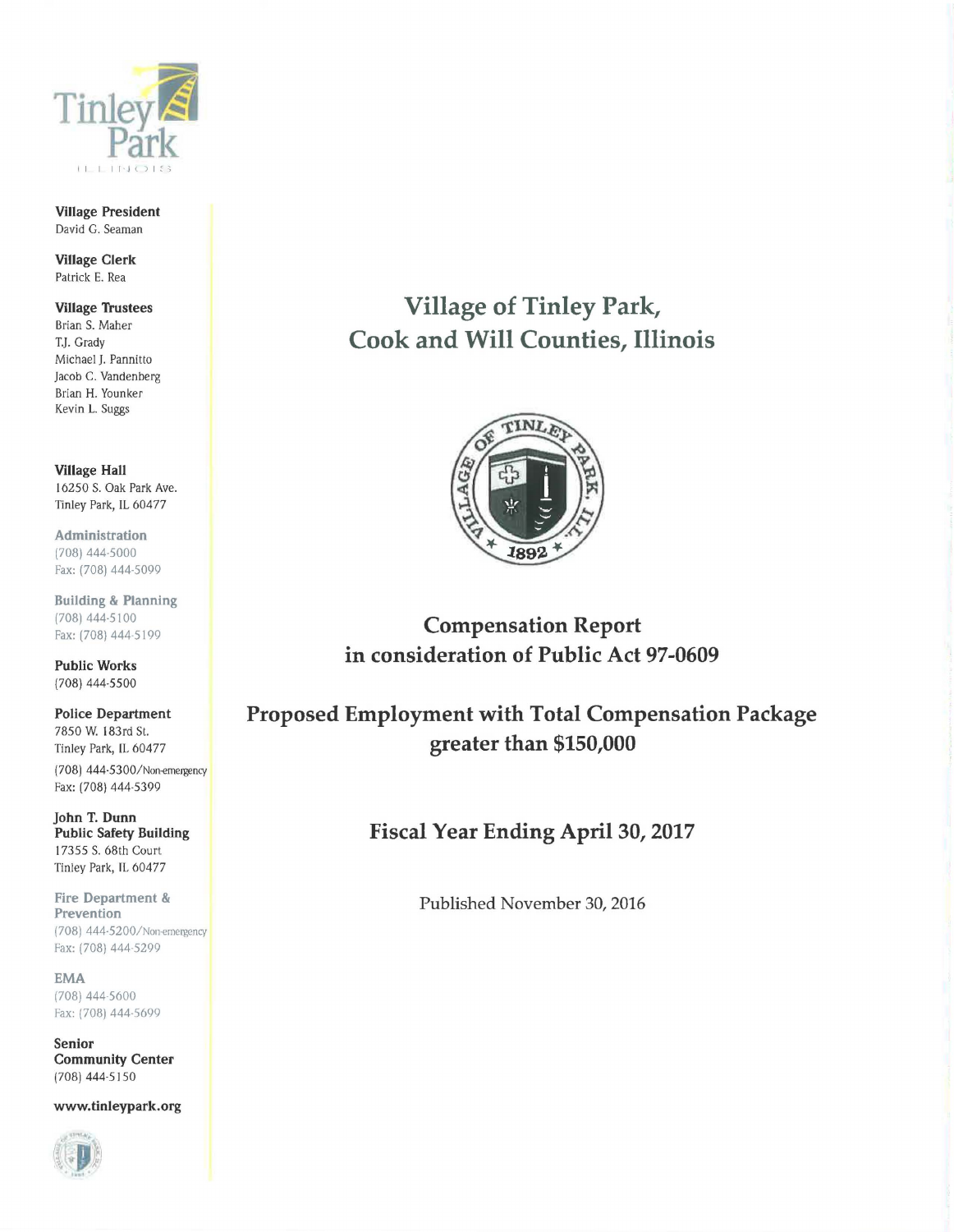

Village President David G. Seaman

Village Clerk Patrick E. Rea

Village Trustees Brian S. Maher T.J. Grady Michael J. Pannitto Jacob C. Vandenberg Brian H. Younker Kevin L. Suggs

Village Hall 16250 S. Oak Park Ave. Tinley Park, IL 60477

Administration (708) 444-5000 Fax: (708) 444-5099

Building & Planning (708) 444-5100 Fax: (708) 444-51 99

Public Works (708) 444-5500

Police Department 7850 W. 183rd St. Tinley Park, IL 60477 (708) 444-5300/Non-emergency Fax: (708) 444-5399

John T. Dunn Public Safety Building 17355 S. 68th Court Tinley Park, IL 60477

Fire Department & Prevention (708) 444-5200/Non-emergency Fax: (708) 444-5299

EMA (708) 444-5600 Fax: (708) 444-5699

Senior Community Center (708) 444-5150

www.tinleypark.org



## EMPLOYEE COMPENSATION

In August 2011 Public Act 97-0609 became law. This Act amended the Illinois Open Meetings Act and the Illinois Pension Code and requires additional disclosures to be provided by Illinois public bodies.

The Act requires that all Illinois Municipal Retirement Fund (IMRF) employers must post information for each employee having a total compensation package that exceeds \$75,000 per year within 6 days of approval of a budget.

The Act also provides that any IMRF employer that approves an employee's total compensation package equal to or in excess of \$150,000 per year must post the total compensation package at least 6 days before the approval of said compensation package or a budget.

For purposes of the Act, "Total Compensation Package" means payment by the employer to the employee for salary, health insurance, a housing allowance, a vehicle allowance, a clothing allowance, bonuses, loans, vacation days granted, and sick days granted. This definition of "Total Compensation Package" includes only items that are paid directly to the employee, and not expenses incurred by the employer for the benefit of the employee. Accordingly, expenses such as health insurance premiums, and retirement system contributions paid by the Village to companies or individuals other than the employees would not be included in the computation of the Total Compensation Package. An employee's vacation time is provided in accordance with Section 6.6 of the Village of Tinley Park Personnel Manual and is included within the salary for the position and is not an additional compensation benefit. The Village does not provide employees sick days. Additionally, as noted above, under the provisions of the Act, the Village is only required to provide disclosure of employees participating in the IMRF pension system with Total Compensation greater than \$150,000.

Following the definition of Total Compensation Package as provided in the Act, the Village of Tinley Park has only one employee subject to the \$150,000 separate disclosure requirements of the Act.

However, the Village is providing the attached employee position which the Village Board is planning to fill where that "true" Total Compensation Package exceeds \$150,000, inclusive of such other costs incurred and paid by the Village that benefit the employee. The information within this report is on a projected basis for a full year effective with the date of hire.

Beat Betterhouser

Brad L. Bettenhausen Village Treasurer